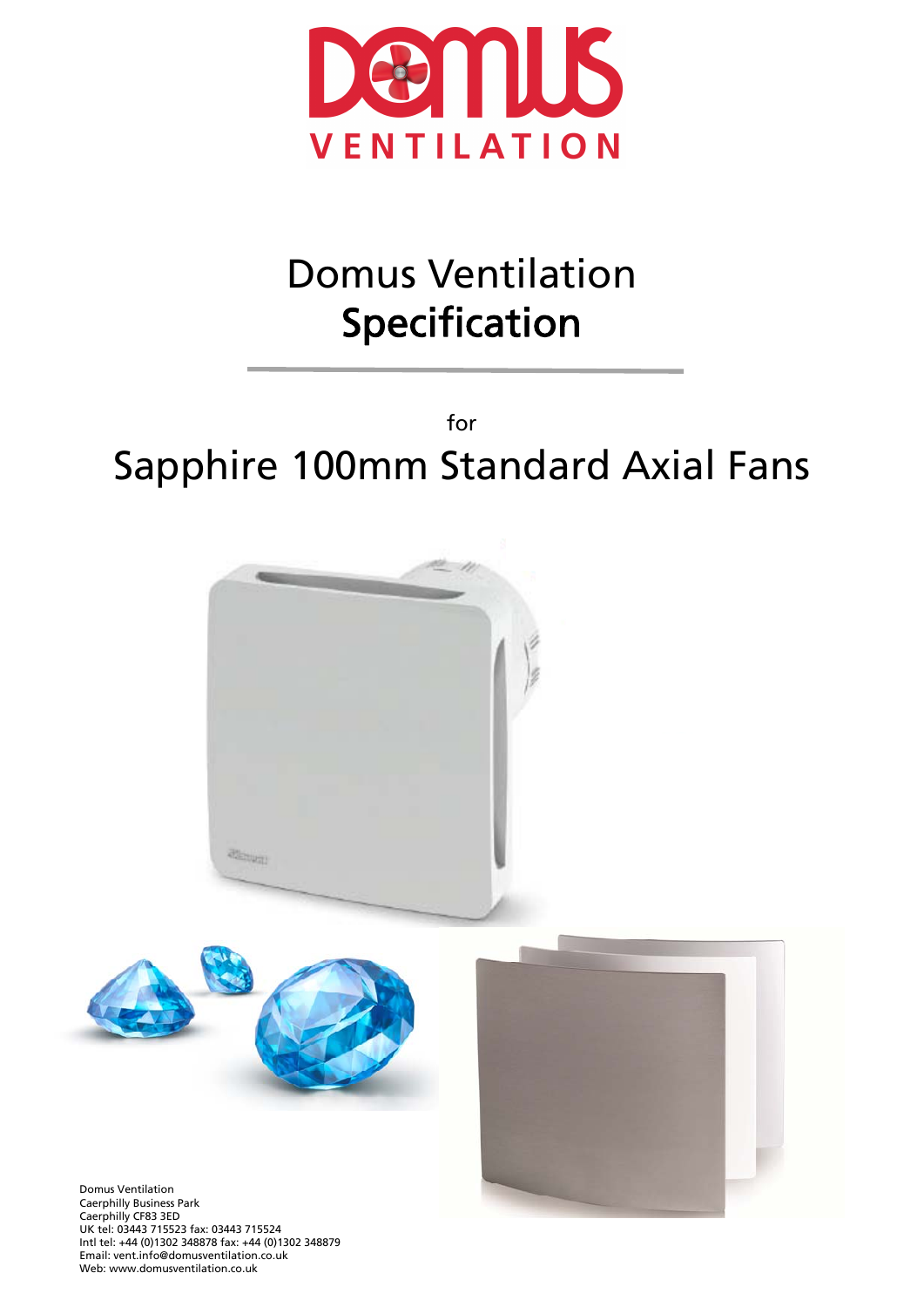| Contents                | Page |
|-------------------------|------|
| Scope of Works          | 3    |
| Manufacturer            | 3    |
| <b>Product Range</b>    | 3    |
| <b>Materials</b>        | 3    |
| Size                    | 3    |
| <b>Performance Data</b> | 4    |
| Accessories             | 4    |
|                         |      |

| Appendix A – Range Details             |    |
|----------------------------------------|----|
| Appendix B – Performance Curves        | -5 |
| Appendix C – Installation Instructions | -5 |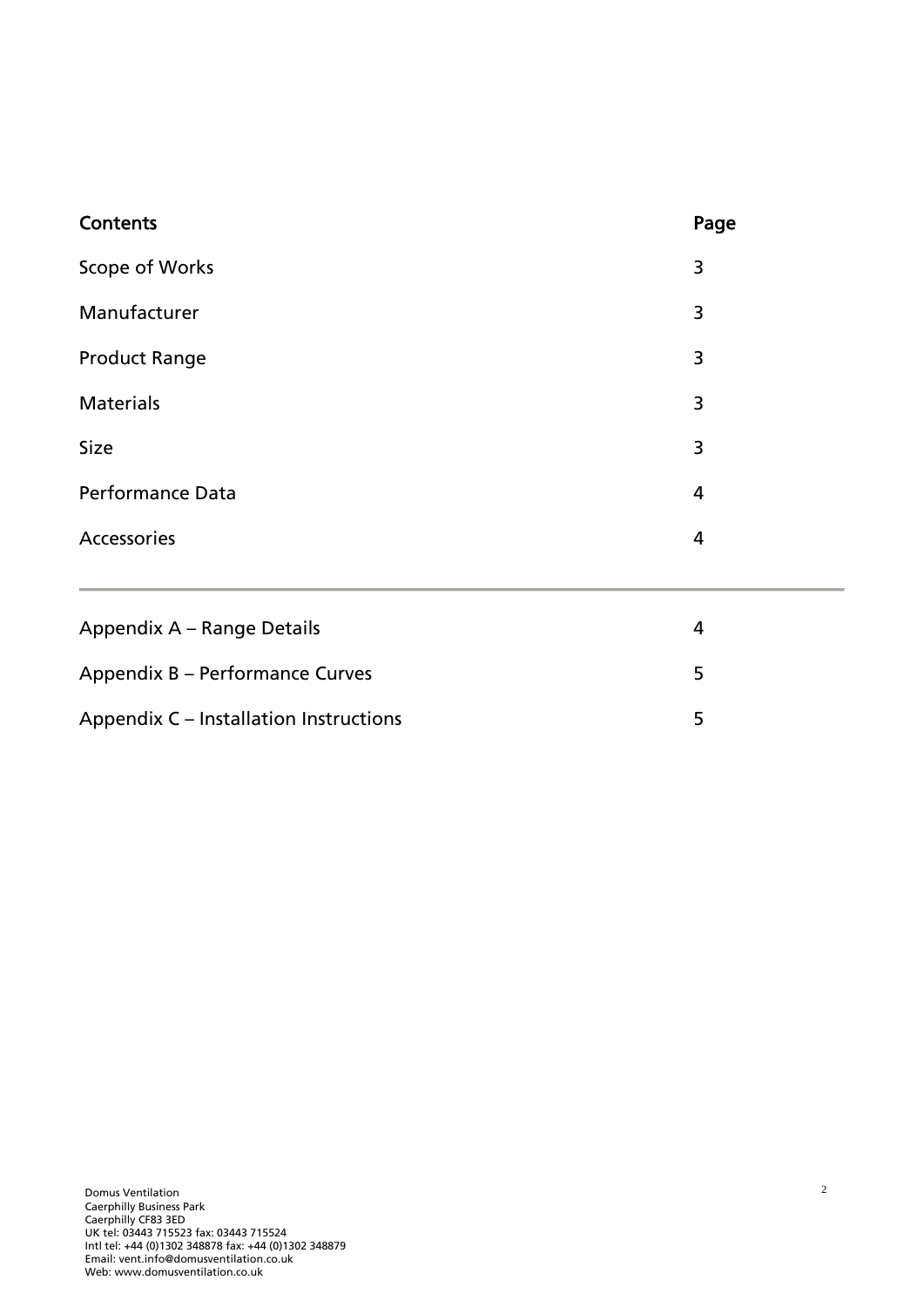## Scope of Works

#### Intermittent Extract Ventilation Applications

#### 100mm - Bathroom | Toilet

A (Sapphire) intermittent extract axial fan shall be installed to extract stale waste air from a wet room, in line with the requirements of Approved Document F of the Building Regulations (F1 Means of Ventilation).

The fan shall include a removable fascia for straightforward cleaning and for 100mm axial versions, offer the ability to change the fascia with alternative design options.

The fan shall be capable of mounting on a wall or ceiling and operate at a sound level down to 32dB(A) @ 3m.

The fascia of the fan shall appear as a single, smooth surface for discreet integration within the wet room.

Low voltage, backdraught, timer, pull cord, humidistat and humidistat with pull cord fan options shall be made available across the range.

The backdraught shutter shall be manufactured from one piece of PVC and designed as a flexible membrane without the use of a hinge for quieter performance.

#### Manufacturer

Domus Ventilation

#### Product Range

Part of the Sapphire range

#### **Materials**

White UV stabilised and fire retardant ABS

#### Size

100mm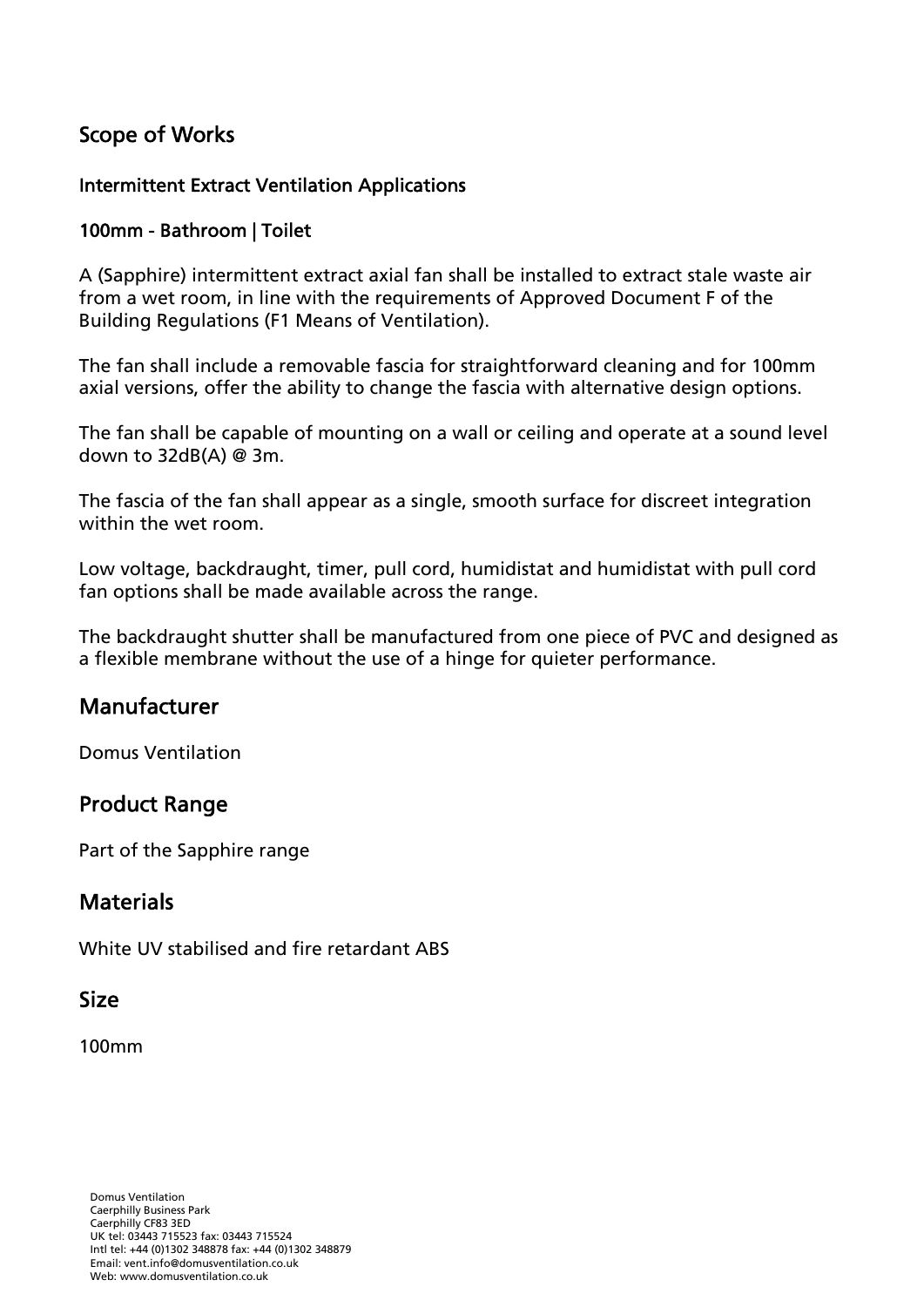## Performance Data

| <b>Description</b>                     | <b>230V</b> | SELV (230/12V) |
|----------------------------------------|-------------|----------------|
| Max Extract Volume (I/s)               | 23          | 24             |
| Max Extract Volume (m <sup>3</sup> /h) | 83          | 86             |
| Max Pressure (Pa)                      | 30          | 27             |
| Supply Frequency (Hz)                  | 50          | 50             |
| Specific Fan Power W/(I/s)             | 0.37        | 0.22           |
| Max Power (W)                          | 8.5         | 4/Standby 0.2  |
| Sound dB(A)@3m                         | 32          | 32             |
| Weight (kg)                            | 0.7         | 0.8            |
| <b>IP Rating</b>                       | X4          | X4             |
| Max Operating Temperature (°C)         | 40          | 40             |
| Wall-Fit Hole Diameter (mm)            | 110         | 110            |
| Warranty                               | 2 yrs       | 2 yrs          |



## Accessories

Architectural, interchangeable 100mm fascias

| Code               | <b>Description</b>                                     |
|--------------------|--------------------------------------------------------|
| TFF100-CF1W        | Fascia, Curved, Gloss White Finish, 202x202mm          |
| <b>TFF100-CF1S</b> | Fascia, Curved, Silver Finish, 210x202mm               |
| TFF100-CF1BM       | Fascia, Curved, Brushed Metal Finish, 210x202mm        |
| <b>TFF100-DT1W</b> | Fascia, Circular Indent, Gloss White Finish, 210x202mm |
| <b>TFF100-DT1S</b> | Fascia, Circular Indent, Silver Finish, 210x202mm      |



4

# Appendix A

## Range Details

Description: Sapphire 100mm Standard Axial Fan\*

| Code             | Control                                       |
|------------------|-----------------------------------------------|
| STF100-S         |                                               |
| <b>STF100-SR</b> | Retail pack                                   |
| STF100-SBS       | Back draught                                  |
| STF100LV-S       | <b>SELV</b>                                   |
| STF100LV-SBS     | Back draught, SELV                            |
| STF100-T         | Timer                                         |
| <b>STF100-TR</b> | Timer, retail pack                            |
| STF100-TBS       | Timer, back draught                           |
| STF100LV-T       | Timer, SELV                                   |
| STF100LV-TBS     | Timer, back draught, SELV                     |
| <b>STF100-H</b>  | Humidistat with timer                         |
| STF100-HPCR      | Humidistat with timer, pull cord, retail pack |
| STF100-HBS       | Humidistat with timer, back draught           |
| STF100LV-H       | Humidistat with timer, SELV                   |
| STF100LV-HBS     | Humidistat with timer, back draught, SELV     |

Domus Ventilation Caerphilly Business Park Caerphilly CF83 3ED UK tel: 03443 715523 fax: 03443 715524 Intl tel: +44 (0)1302 348878 fax: +44 (0)1302 348879 Email: vent.info@domusventilation.co.uk Web: www.domusventilation.co.uk